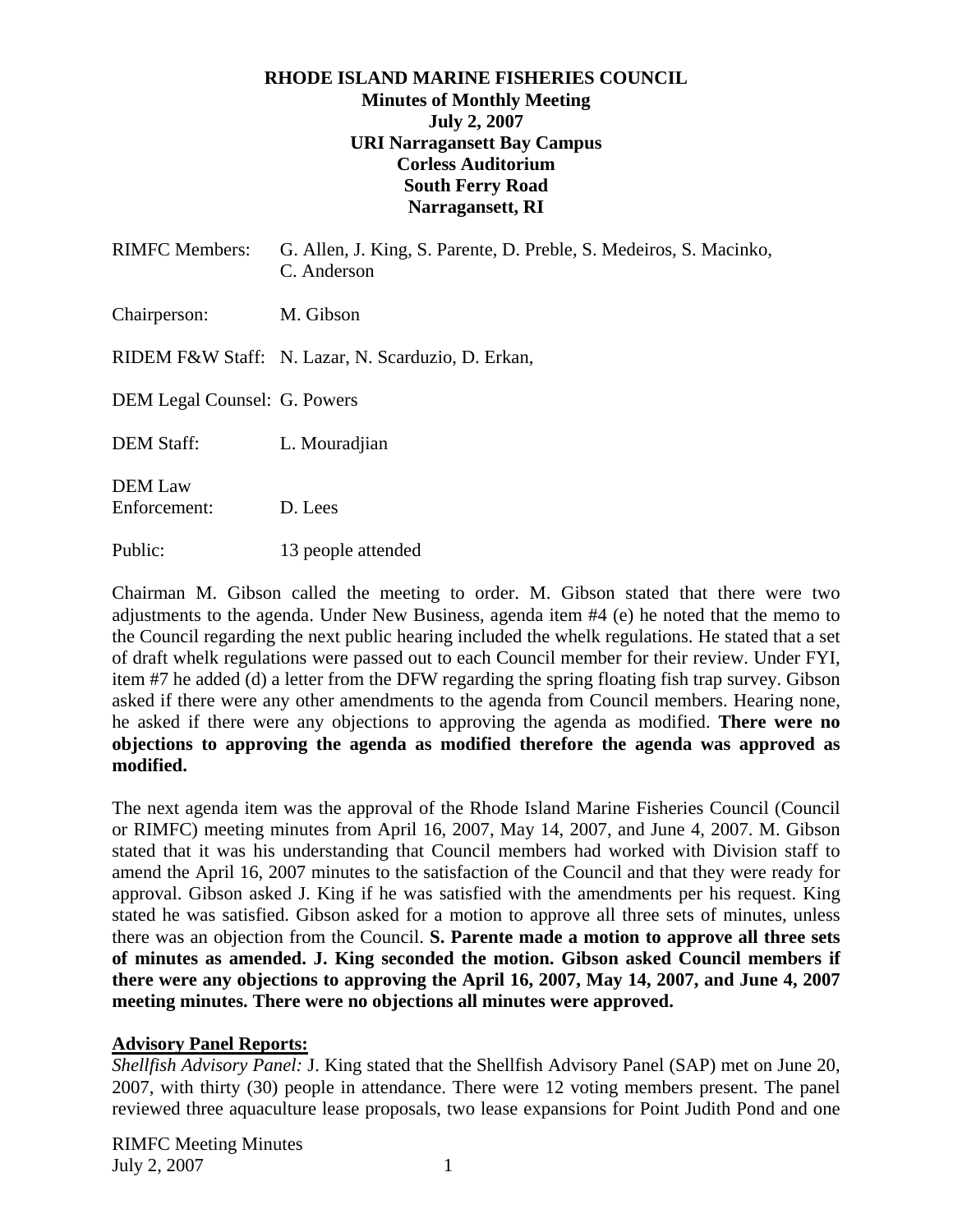expansion lease in Potter Pond. King stated that the RIMFC had requested that the SAP review each lease application and base comments on individual merits and issues relative to each separate lease.

The first application discussed was CRMC # 2004-05-024 (SPATCO, LTD – R. Rheault) for Point Judith Pond. King reviewed the meeting minutes and stated that R. Rheault outlined his existing business and explained that he needed more space to grow out his stock. King stated that commercial shellfishermen had concerns of not being able to harvest wild stock in lease areas. King stated that the applicant was requesting an additional 7.5 acres. He also stated that SAP members had concerns about the two leases abutting each other (Rheault and Roebuck leases). King indicated that shellfishermen would prefer a buffer zone between each lease. King continued to read the SAP minutes and stated that wild stock shellfishermen actively fished these areas and that there were shellfish around the lease. SAP members were also concerned about the potential for future expansions in this area. However, King stated that the applicant claimed that future expansion is limited. King noted that individuals from the Narragansett Harbor Commission were present and that the Town of Narragansett does not support any additional aquaculture expansions until guidelines are in place.

The second application discussed was CRMC # 2002-05-034 (P. Raso) in Potter Pond. King outlined similar comments that came up during the discussion of this lease expansion. King stated that P. Raso explained his lease proposal for cage, bag, and bottom culture. Raso was currently leasing 3.8 acres and is proposing to utilize another 3.1 acres for a total of 6.9 acres. King stated that members identified recreational harvest issues despite low shellfish densities. A couple of SAP members noted high recreational use and concerns for displacements of recreational shellfishing and impacts to public trust.

The third application discussed was CRMC # 200-10-038 (D. Roebuck) for Point Judith Pond. King stated that Roebuck outlined the proposed bottom culture lease expansion and discussed lease efficiency and benefits. King stated that SAP members voiced similar concerns raised by the Rheault lease expansion and concerns about the combined effects these leases and others would have on the pond.

M. Gibson asked if there were any comments or questions for J. King regarding the three aquaculture lease expansions. There was none.

## **New Business:**

*Update on meetings regarding comprehensive aquaculture plan (6/21/07):* M. Gibson recapped what the Council had requested from the working group at the last meeting, which was a plan outline, date of implementation, timeline and interim benchmarks, and making recommendations using the usable bottom instead of the total bottom. Gibson stated that the Council would need to make a decision as to whether the working group had met the Council conditions and if not, the Council may not be in a position to consider the aquaculture applications.

D. Alves gave the update to the Council for the June 21, 2007 working group meeting. Alves stated that he wanted to thank S. Parente for attending the meeting on behalf of K. Ketcham. Alves also stated that J. King, N. Lazar, and D. Erkan were also present. Alves informed members that on July 12, 2007, at 7:00 PM in Corless auditorium there would be a presentation on public trust issues. Alves stated that what he had handed out to Council members was a draft of a plan. D. Alves reviewed the handout that he gave each Council member.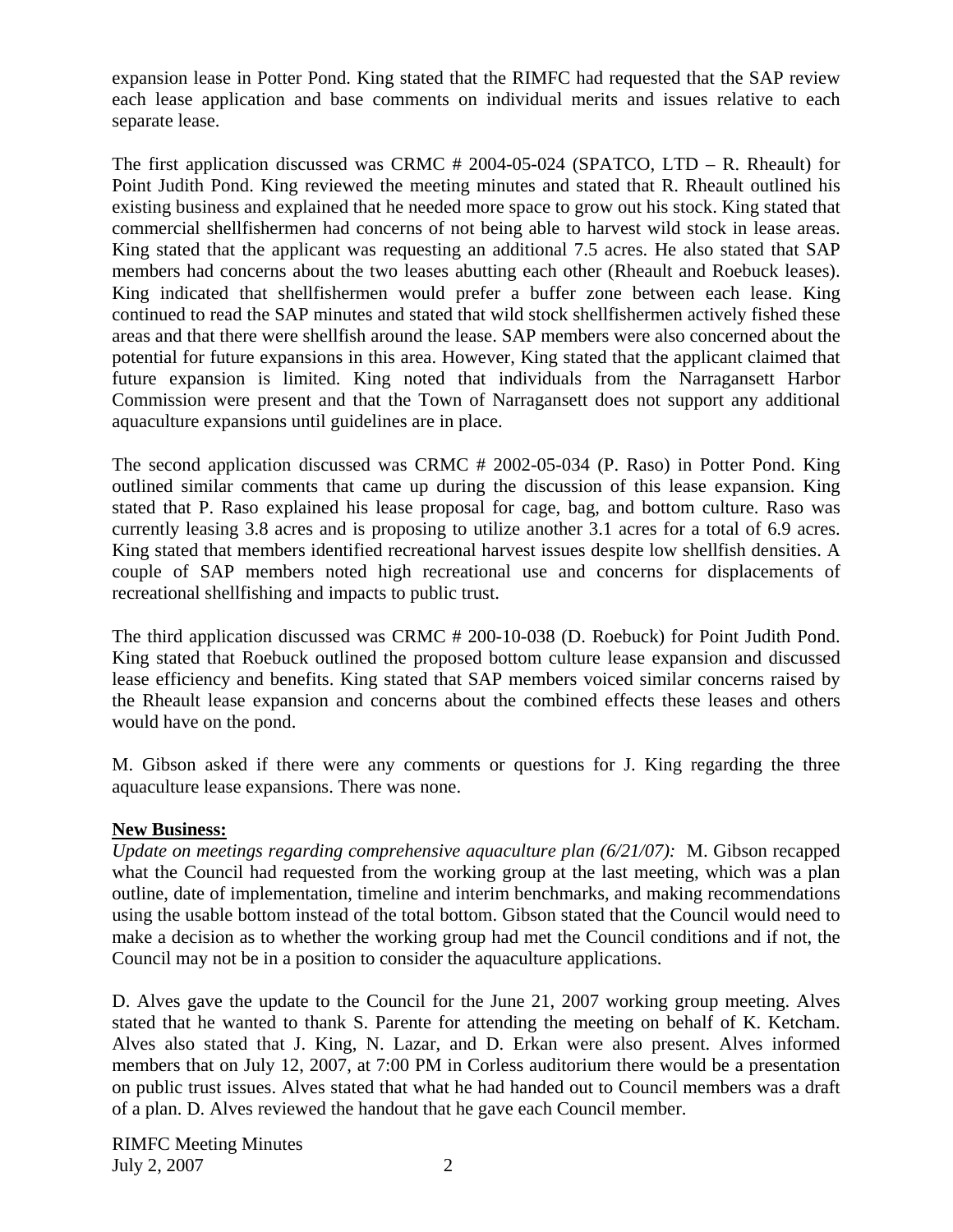M. Gibson asked for Council questions. D. Preble stated that this was good information and it was what he was looking for. Preble stated that after reviewing the SAP meeting minutes he noticed that there were comments from the Town of Narragansett. He wanted to know if there was town involvement or opportunity for the towns to be involved. Preble noted that there were no town officials named in the working group membership. Alves stated that when they get to the socioeconomics portion they hope to have town involvement.

D. Preble asked if there were any procedures developed for amending the comprehensive aquaculture plan and if they would be incorporated into the plan. D. Alves indicated that they would have to do something like that. Preble stated that there should be some means to make corrections or changes if something in the plan does not work. It should be built into the plan.

N. Lazar mentioned that the working group struggled with the regulatory issue that once the plan was developed, who would have the authority, would it be guidelines for CRMC or be part of the aquaculture regulation. Lazar indicated that this needed to be developed further and for this Council to think about it as well.

M. Gibson asked Council members if they were comfortable that the working group had adequately address the conditions, and was the Council prepared to move forward on the aquaculture applications currently on the agenda.

S. Parente stated that as a group participant he felt that the working group had met three of the conditions in good faith. Parente stated that the percent of usable bottom concept is a very important piece of the plan and requires more research and thought. This aspect of the plan was a work in progress and should not be rushed.

D. Alves stated that they did speak about this topic at the last meeting and there was agreement that there should be some limits, but the group did not know what the limits should be and it depends on what the subgroups determine.

G. Allen stated that what has been put together so far is fine. He thought this was a good start and his concerns are with the public trust. G. Allen proposed that any further discussion on the three aquaculture lease applications be deferred until the Council members attend the public trust meeting on July 12, 2007.

J. King stated that he did not want to see these three applicants go under because of a month of waiting. J. King stated that he had a suggestion for all five aquaculture lease applications.

M. Gibson stated that the Council could only take action on the three lease applications that were on the current agenda. Gibson commented further that if the Council changed their policy tonight and moved to consider these three applications then the other two would have to come back to the table in a posted agenda. Gibson stated that he would have to find out what the parliamentary procedure would be to get those applications back for reconsideration.

J. King stated that the working group had completed three out of the four conditions that the Council asked for. King stated that the applicants had waited long enough to get their expansions. King stated that he would like to see the plan completed however, these individuals need to work, and we cannot stop them. They have already purchased product that they cannot put out on their leases. King suggested giving conditional approvals. If the amount of acreage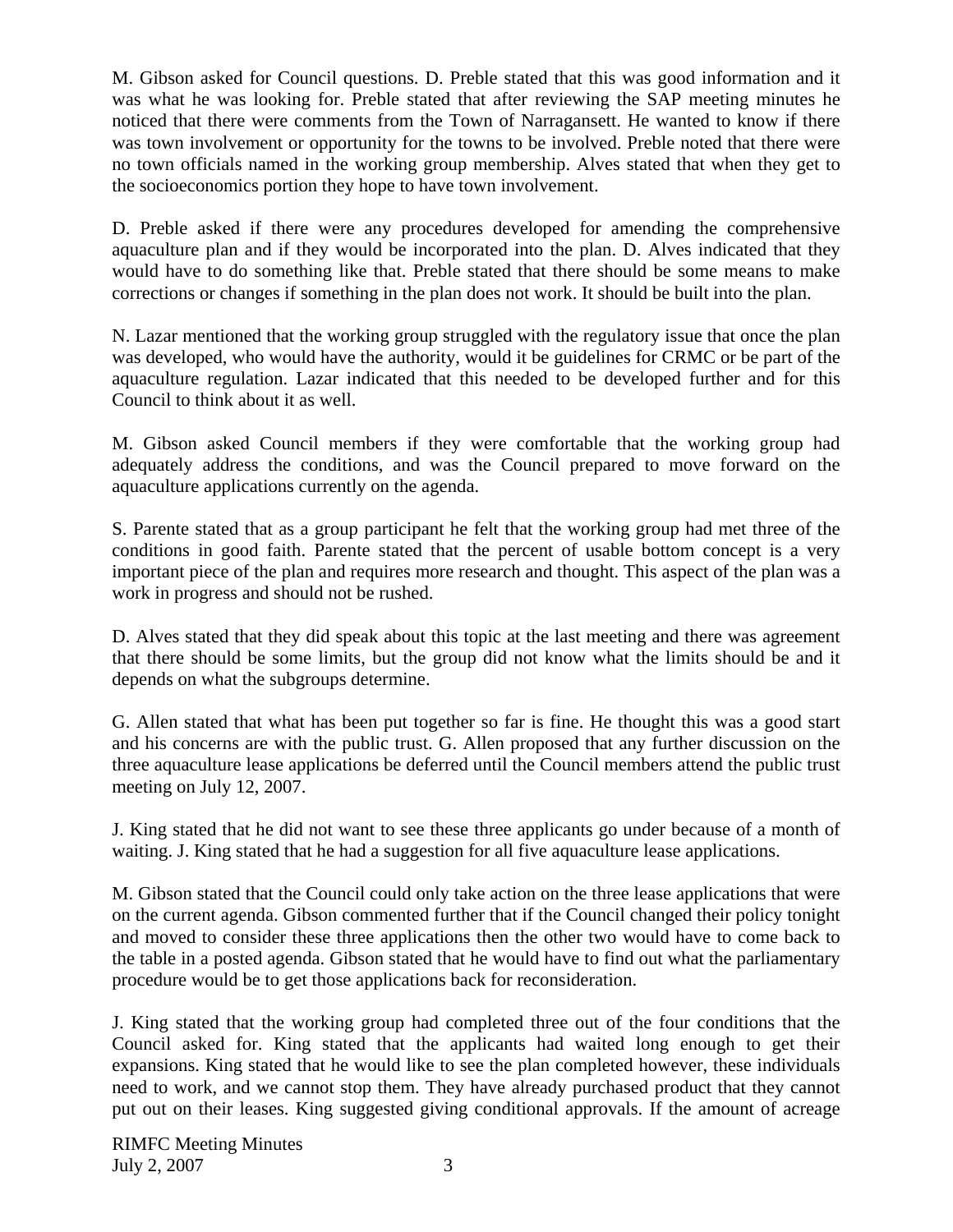were over that determined by the working group, then leaseholders would have to give back a portion of their lease.

M. Gibson asked D. Alves what the working group thought about setting conditions on leases until a plan was in place. Gibson stated that the Council could not attach any conditions but they could recommend to CRMC that they make leases conditional or that they be careful what is done in the interim because no one knows how the percent of usable bottom will play out.

M. Gibson stated that the Council could advise CRMC in any way they wished. If the Council would like to make those recommendations, they can. What CRMC can do with those recommendations legally and policy wise is up to CRMC.

R. Vaughn stated that these decisions affect all the men that work on the pond in the mean time.

M. Gibson asked Council members how they wanted to proceed, if they want to act on these three leases at this time or not.

D. Preble stated that he would be opposed to putting conditions on leases that were more stringent then those that were set by CRMC policy. He stated that it would be unfair to manufacture a short-term or different term than the normal 15-year lease. Preble stated that the decision that the Council has to make is if the Council approves these and it turns out that they are over the benchmark that comes out of the process then what would happen. He stated that most likely, these leases would be grandfathered in and we would stop any further leases. He could not see how the Council could do anything different.

M .Gibson asked the Council if there was a consensus that the working group had met the task. There were no objections from Council members that the working group had met the task.

M. Gibson asked the Council how they wanted to proceed with the three applications before them. He asked for a motion one way or the other. He stated that the Council needed to take a position on them or not do anything.

## **D. Preble made a motion to recommend approval of all three aquaculture lease applications**.

S. Macinko stated that it would be helpful in formulating a motion to hear comments from the public first then think about the comments then make a motion.

M. Gibson stated that the Chairman's position is that there should only be comments from the public when there is a specific action.

#### **S. Medeiros seconded the motion made by D. Preble in order to prompt Council discussion and public comments.**

M. Gibson asked for Council discussion. There was no Council discussion. Gibson then asked for public comments.

R. Vaughn stated that he was a member of the Shellfish Advisory Panel and that he was concerned about the use of the coastal ponds. He stated that this past winter, there were several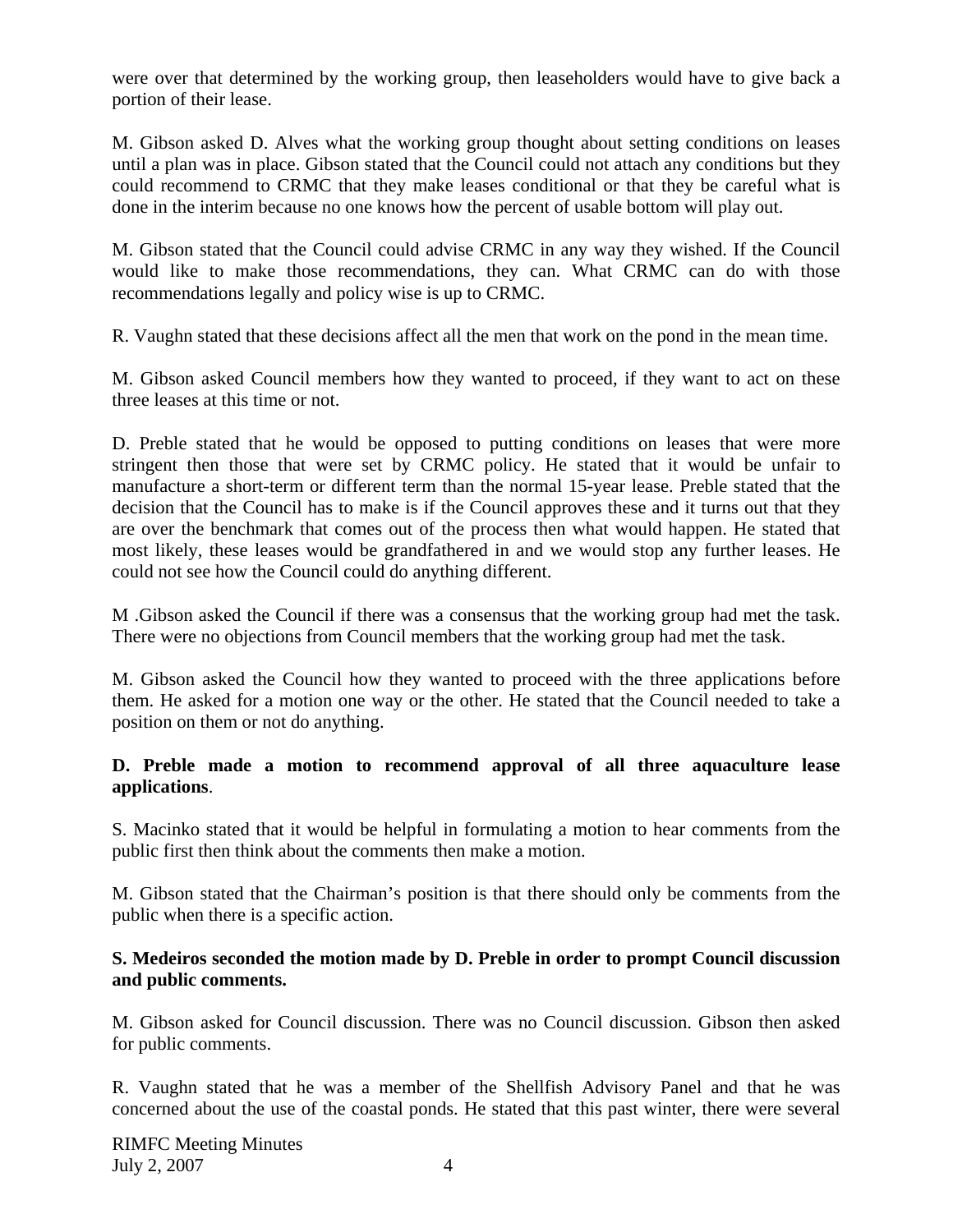commercial shellfishermen that made a good living working around the two aquaculture leases in Point Judith Pond. They harvested quahaugs and oysters. Vaughn stated that he did not want these expansions approved and that he objects to both lease applications.

P. Raso stated that the suction sampling conducted by DFW indicated that there were very low densities of shellfish in all three aquaculture lease sites.

J. West from Moonstone Oyster company, stated that one of the shellfishermen that R. Vaughn spoke about had been caught digging in the lease site on a number of occasions. West explained that the dredge method that they use spills oysters outside the lease site. He stated that these oysters are from their lease site and are not wild stock.

D. Alves stated that he recalled that there were no oysters found in the surveys conducted by DFW. N. Lazar referred Council members to the information in their packets and explained that three divers from DFW conducted the survey. He stated that the divers also surveyed the outside edges of the lease sites. There was some brief discussion and comments made about winter flounder spawning.

S. Medeiros stated that the working group had come forward with what the Council had requested. The Council is now at the juncture where either we decide that we are not going to approve any more aquaculture plans until a comprehensive plan is completed, or trust that this plan would be worked on legitimately and we go ahead and let things go with the presented timetable. He stated that he was in favor of letting things proceed until the plan reaches its deadline. Then the Council could take action at that time if it was not completed.

G. Allen stated he agreed with S. Medeiros. He indicated that the percent of usable bottom is a critical part of the plan as is the public trust. These are the two important parts for him. He thought the Council should go ahead and approve these three leases but would not like to see any more lease applications come forward until a plan had been completed.

J. King stated that one of the issues of concern that came up during the SAP meeting was the abutting of leases. He explained that with the two leases in Point Judith Pond there would be a total of 40 acres being taken up by aquaculture. He stated that no one would have access to this area, no public access, etc. King stated that in past years the SAP members were opposed to creating leases that abutted each other. He did not feel that the leases needed to be put together and was opposed to having these leases abut each other.

S. Macinko asked if the Division had changed its opinion in any way since the initial writing of the February letter.

M. Gibson stated that the Division had not changed its opinion. He stated that the biological impacts were now in the hands of the working group.

J. King stated that R. Rheault had been around for a number of years and he had expanded his lease in the same manner as J. Gardner. The lease expansions have been small incremental expansions. King stated that it was the larger expansions that came in that brought attention to the issue. King also stated that P. Raso was another example of someone who had grown in small increments. King stated that regarding D. Roebuck's lease, it was the sudden rapid growth that concerned commercial shellfishermen.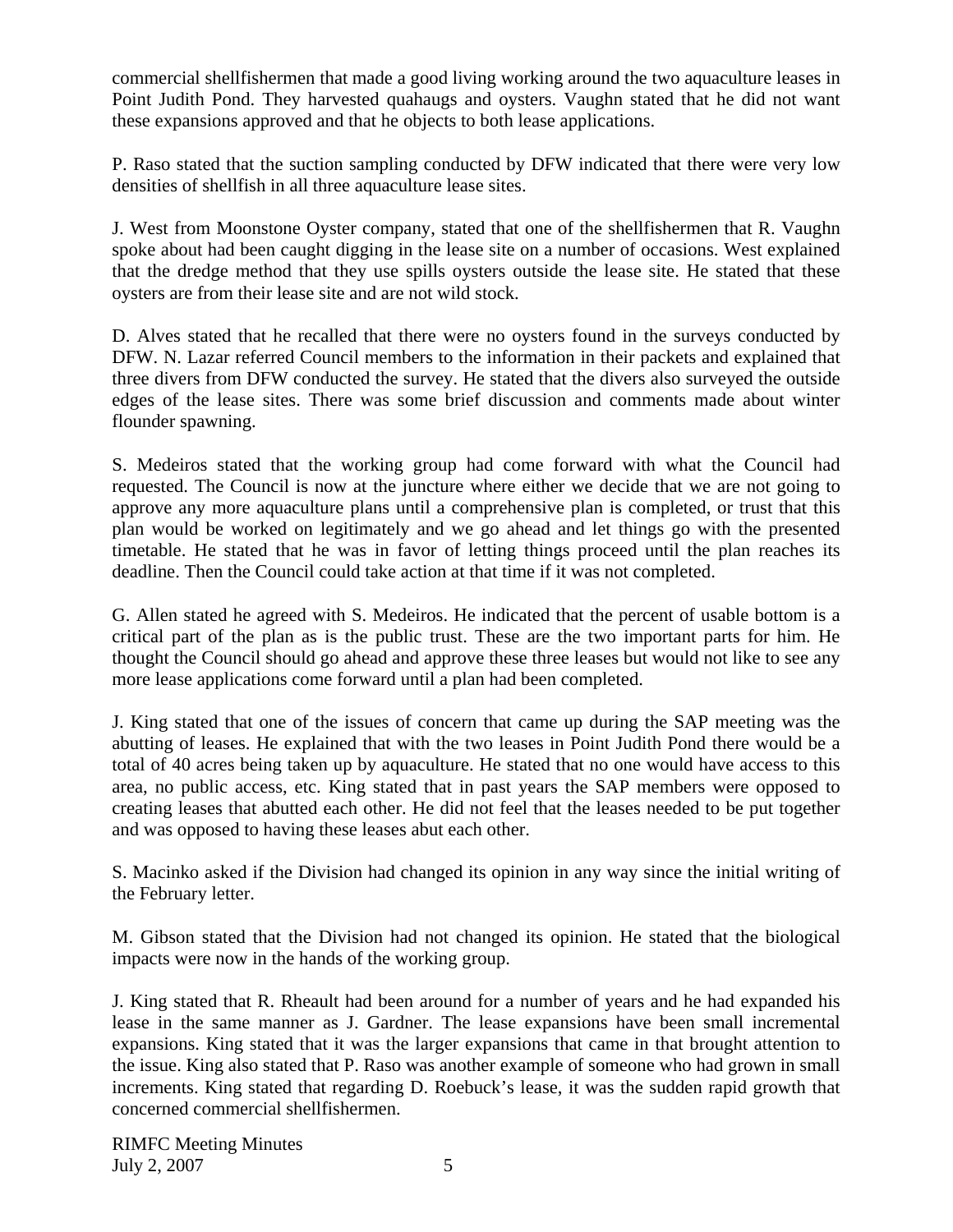M. Gibson asked if the Council was ready for a vote.

## **J. King made a friendly amendment to the motion on the table to split the question and separate the three applications to vote on each application separately. D. Preble accepted the friendly amendment.**

M. Gibson asked if there were any further discussion on the individual leases. He asked if the Council was ready to vote on each application.

S. Parente wanted to know how many acres P. Raso currently leased, and how many additional acres he was seeking.

**M. Gibson asked if there were any other questions regarding the Raso application. Hearing none, he called a vote. Six in favor (G. Allen, D. Preble, C. Anderson, S. Medeiros, J. King, and S. Parente), none opposed, one abstention (S. Macinko), and the motion passed to recommend approval to CRMC for P. Raso aquaculture lease application.** 

M. Gibson asked for Council discussion on the next lease application, D. Roebuck.

S. Parente wanted to know how many acres D. Roebuck currently leased and how many he was adding. D. Roebuck stated that he currently had 16 acres and wanted to add 5 acres for a total of 21 acres.

S. Medeiros asked if it would be 40 acres total. D. Alves stated that it would be 40 acres total for the combination of both lease sites, D. Roebuck and R. Rheault, which were abutting leases.

C. Anderson asked for clarification on the issue pertaining to abutting leases.

R. Vaughn asked why the audience was not able to speak and give comments on the proposed aquaculture lease applications.

Another audience member also asked why the audience was not able to speak and give comments on the proposed aquaculture lease applications. She stated that she did not think it was right that the applicants were able to utilize that much area in Point Judith Pond, which she nor the public would be able to use. She stated that it was her pond too that she was the public, and that she paid taxes to use it. She stated that she was supportive of aquaculture but that the applicants did not need 20 acres each.

C. Anderson stated that he would like to hear J. King's concerns regarding abutting leases and the concerns of CRMC.

J. King stated that the shellfishermen had past discussions about aquaculture and industry asked that there be no abutting of leases. He stated that he was opposed to allowing abutting leases, and the RI Shellfishermen Association had opposed abutting leases. He stated that wild harvesters would not be able get into the area and if disease were introduced it would wipe out the abutting leases and potentially wild stock.

D. Alves stated that CRMC has a biosecurity board. He explained that the seed coming into RI is certified disease free. Most of the diseases are coming from the wild population. Separating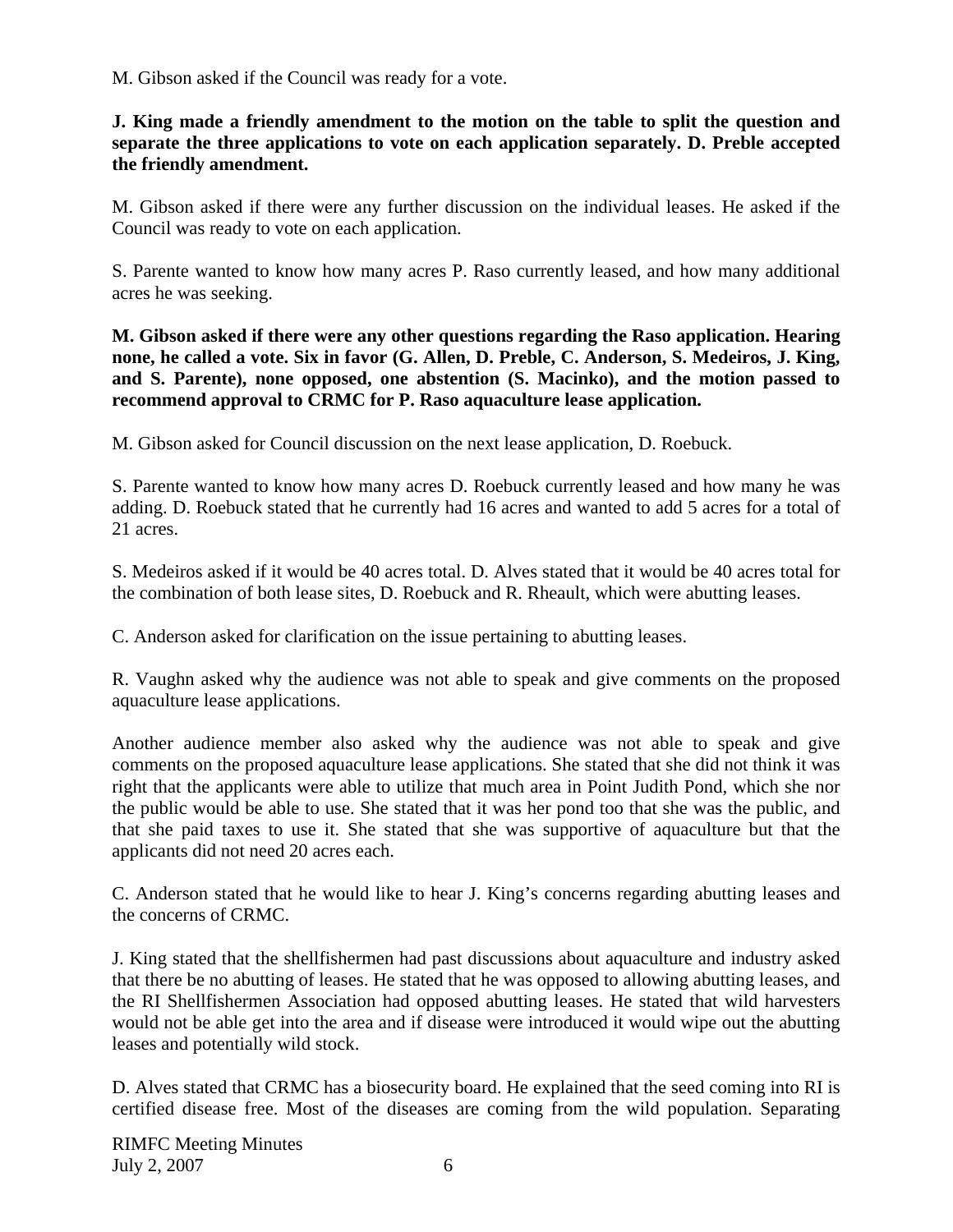leases by 20 feet or 50 feet, from a disease point of view makes no difference. There is water movement around the whole pond so the disease would be moved around the pond.

D. Roebuck stated that they wanted the leases to be abutting to protect their investments. To have shellfishermen fish in the middle is harder to control encroachment onto the leases. He stated that they had established their own buffer zone between each lease. He stated that he employed commercial shellfishermen to harvest his oysters.

R. Rheault stated that from a biological standpoint there is no legitimate reason why there should be a space in between. This size is not significant. It is more of an enforcement issue.

M. Gibson asked Council members if they were ready to vote on the D. Roebuck lease application.

D. Alves stated that if the working group decides that having buffer zones is a good idea then that would be worked into the plan.

S. Medeiros stated that he respects the work of CRMC and J. King but he stated that he would abstain from voting.

**M. Gibson asked for a vote on the D. Roebuck lease application. Two in favor (G. Allen, S. Parente), one objection (J. King), and four abstentions (S. Medeiros, S. Macinko, D. Preble, and C. Anderson) the motion was approved 2 to 1 to recommend approval to CRMC for D. Roebuck's aquaculture lease application.** 

M. Gibson asked for Council discussion on the R. Rheault aquaculture lease application. Gibson asked Council members if they had any questions for the applicant.

S. Parente asked what the current acreage was for the existing lease. R. Rheault stated that the current lease is approximately 10 acres plus, and he also stated that he has another smaller lease further up the pond that was about 3 acres. Rheault stated that he was adding 7.5 more acres.

**M. Gibson asked if there were any other questions or discussion from the Council. Hearing none, He asked Council members to vote on the approval of the R. Rheault aquaculture lease application. There were three in favor (J. King, G. Allen, S. Parente) no objections, and four abstentions (S. Macinko, D. Preble, S. Medeiros, C. Anderson) the motion passed to recommend approval to CRMC for R. Rheault 's aquaculture lease application.** 

M. Gibson suggested that the other two leases (Gardner and Krause) that the Council did not take any action on should be brought back before the Council at the next meeting so the Council can have a discussion on each of those applications and see if they want to change their position. He stated that in the meantime he would consult with legal council on the parliamentary procedures needed in order for the Council to reconsider these applications. Gibson stated that the Council had taken a position on those leases however, the Council's position has changed since the time they took that position, and they may want to reconsider them under the new standards.

**D. Preble stated that to move things forward he wanted to make a motion to bring the two aquaculture lease applications back for Council consideration.** He stated that the Council might need a motion to bring them back.

RIMFC Meeting Minutes July 2, 2007 7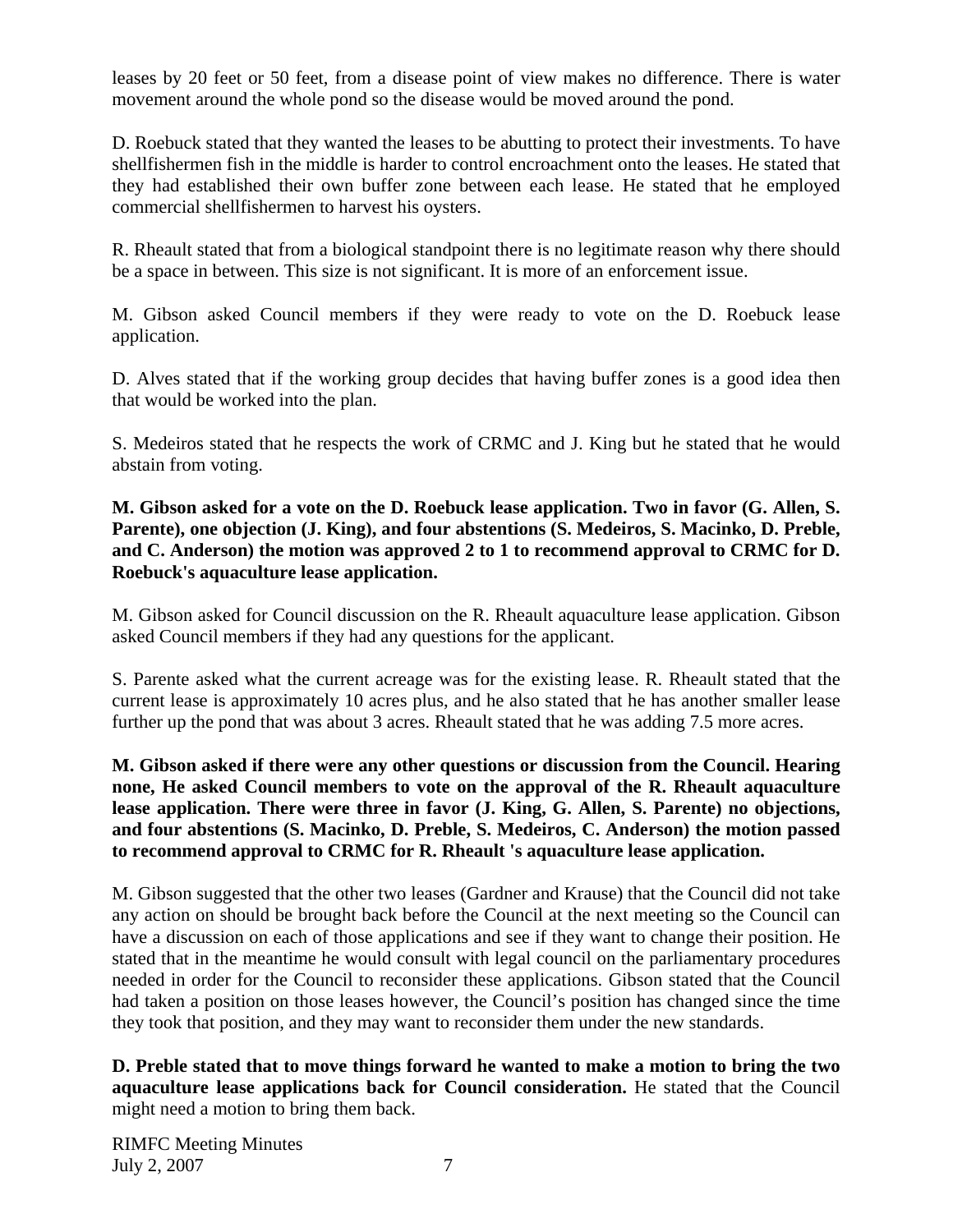M. Gibson stated that the two applications were not on the agenda for this meeting so he did not want to accept a motion pertaining to them at this time to avoid any problems with taking an action on an item that was not on the agenda. **D. Preble agreed and withdrew his motion.**

M. Gibson stated he would research the past actions made by the Council and figure out how to bring the applications back for consideration.

D. Alves stated that he wanted to thank everyone for attending the working group meetings. He also extending an open invitation for any other Council members that wanted to attend the meetings or be part of any of the sub-groups.

*Report on Tautog Workshop:* G. Allen stated that a petition started by M. Bucko, a bait shop owner, precipitated the workshop. The petition was generated due to concerns regarding decisions made by the Tautog AP and the Council to support the June spawning closure in the upper bay. He stated that the concerns were that it takes away from the shore fishing user group's key time when they caught tautog. G. Allen stated that the AP had worked out a solution for next year however, the Director wanted to put together a workshop so all aspects could be discussed. G. Allen outlined the tautog workshop contents that included, tautog biology, life history, RI trawl survey findings, tagging data, tautog regulations, etc. G. Allen stated that J. McNamee, T. Lynch, and N. Calabrese did a great job putting the workshop together.

M. Gibson asked for Council comments or questions.

D. Preble asked if there was a difference in fecundity for tautog, as they got older. N. Lazar indicated that there was a difference in the size of eggs. As fish get older, there are more eggs produced.

A member from the audience stated that there was a bill introduced into Congress in the last week or two that would ban the sale of tautog countrywide.

S. Parente stated that he attended the tautog workshop and that he thought it was an outstanding presentation and that he got a lot out of it. He commended the Marine Fisheries staff for a job well done.

G. Allen reminded the Chair that he had asked for a similar workshop to be put together for winter flounder and hoped that this could be accomplished.

M. Gibson asked Council members if the format used to prepare the tautog workshop would be acceptable to use for a winter flounder workshop. Council members agreed.

*Approval of Industry Advisory Committee Agenda*: M. Gibson stated that there was only one item on the agenda. This was the annual need to address commercial licensing for 2008 for the following sectors: shellfish, finfish, and crustacean. Gibson stated that he had received word from J. Low to put the gillnet regulations back on the IAC agenda. Gibson told Low that the IAC had already made a recommendation on that issue and the gillnet changes would be presented at the next public hearing in August. **M. Gibson asked Council members if the agenda was acceptable as written. There were no objections to the agenda as written.** B. Murphy will contact K. Ketcham to set a date for the IAC meeting.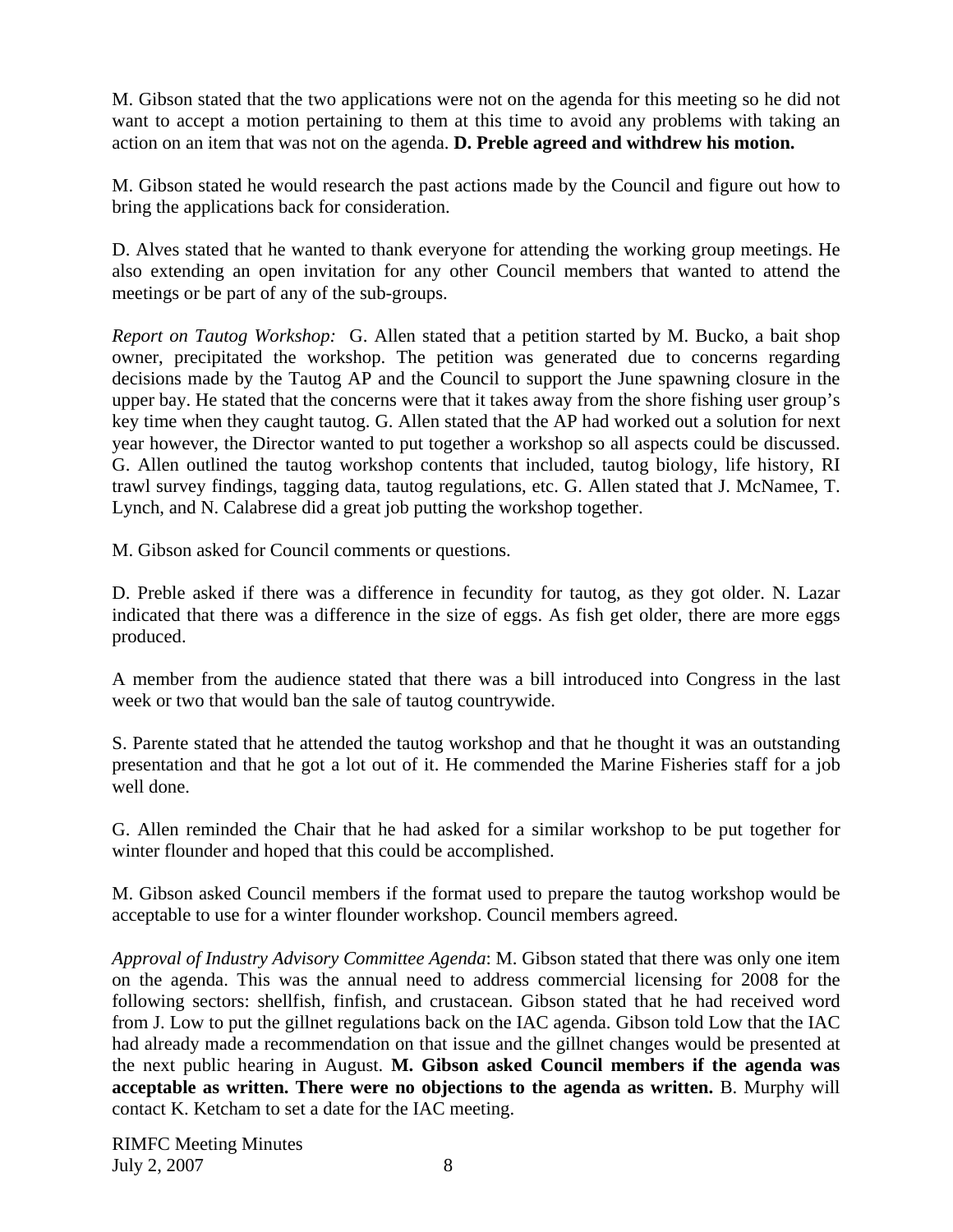*Memo to the Council on the next public hearing schedule and items*: N. Lazar reviewed the items slated for the August 6, 2007, public hearing: draft whelk regulations and new gillnet regulation proposals. Gibson stated that the maximum lobster gauge size would not be presented at this public hearing. Gibson stated that implementation requirement from the Commission for this item were not until July 2008 and there maybe other issues that the lobster AP may want to address. The item would be postponed until a subsequent public hearing, which would include other lobster items that may come up.

N. Scarduzio reminded the Chair that there was a Council meeting scheduled for August 6, 2007 the same date as the public hearing. She requested that Council members decide if they wanted to hold the Council meeting after the public hearing or reschedule to another date.

M. Gibson solicited Council members as to what they wanted to do. G. Allen stated August 9 would be good for him. S. Medeiros preferred to have the Council meeting after the public hearing. C. Anderson stated he had some conflicts but could possibly make August 9.

Gibson stated that it would largely depend on the complexity of items slated for the August Council meeting. Gibson suggested that he would consult with staff then give a recommendation. The consensus was to not schedule a public hearing on a regular Council meeting date in the future.

M. Gibson suggested that the Council hold the regularly scheduled Council meeting on August 6 and take care of the business they need to take care of and select a different date later in August for the public hearing. The findings from the public hearing could then be presented to the Council at the September Council meeting. Gibson suggested leaving August 6 for the regularly scheduled Council meeting. Gibson asked for objections. Hearing none, he stated that he would let Council members know when the public hearing would be held, but it would definitely be held in August.

## **Old Business:**

*Update on proposed groundfish advisory panel and appointment of chairperson*: M. Gibson updated Council members on the status of the new AP. He stated that solicitation letters were sent out and staff had received a few applications so far. Gibson indicated that a chair for the AP needed to be selected. Gibson stated that he had some discussions with D. Preble about chairing the groundfish AP because of his involvement with the New England Council. Gibson stated that the purpose for this panel is to deal with species for which there are federal management programs and potentially missing elements in terms of state regulatory schemes. He thought Preble would be a good candidate for this AP; however, it may overburden him because he would be in a position of chairing three advisory panels.

D. Preble stated that he was interested in becoming the chair for the groundfish AP. He nominated C. Anderson to take on his role as chair of the striped bass AP. M. Gibson asked if C. Anderson was amenable to becoming the chair for the striped bass AP.

C. Anderson stated he was. Anderson inquired if it would be possible to appoint a co-chair because he was on sabbatical and out of town frequently between now and December. G. Allen volunteered to be co-chair for the striped bass AP.